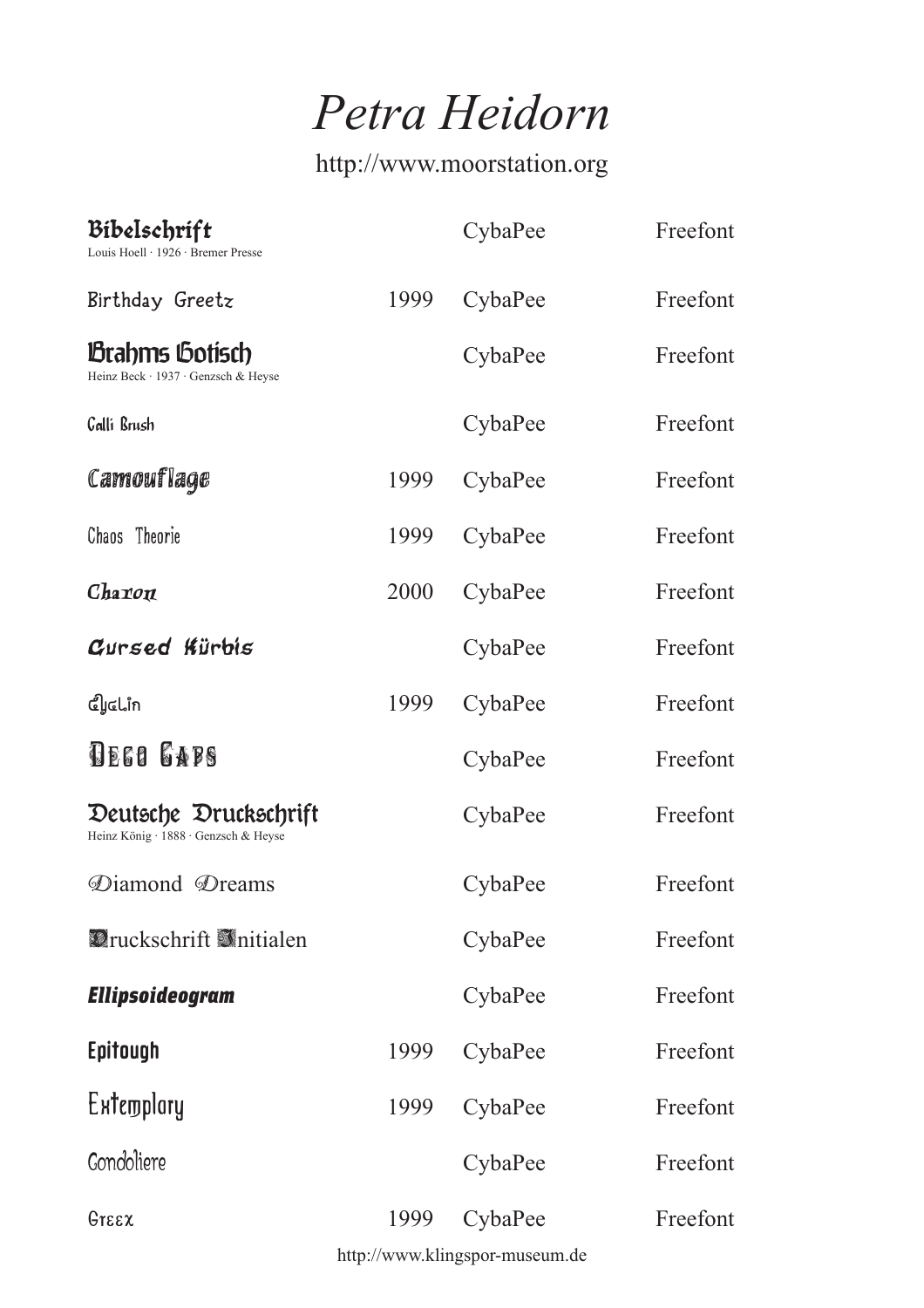| Hamlet Or Not<br>Edward Johnston · 1929 · Cranach Presse                                                                                                                                                                                                                                                      | CybaPee                                                                                                                                                                                                                                                                | Freefont                                                                                                                                                             |
|---------------------------------------------------------------------------------------------------------------------------------------------------------------------------------------------------------------------------------------------------------------------------------------------------------------|------------------------------------------------------------------------------------------------------------------------------------------------------------------------------------------------------------------------------------------------------------------------|----------------------------------------------------------------------------------------------------------------------------------------------------------------------|
| Hans Sachs Gotisch<br>Albert Auspurg · 1911 · Genzsch & Heyse                                                                                                                                                                                                                                                 | CybaPee                                                                                                                                                                                                                                                                | Freefont                                                                                                                                                             |
| Hasenchartbreaker                                                                                                                                                                                                                                                                                             | CybaPee                                                                                                                                                                                                                                                                | Freefont                                                                                                                                                             |
| <b>HelvAssim</b>                                                                                                                                                                                                                                                                                              | CybaPee                                                                                                                                                                                                                                                                | Freefont                                                                                                                                                             |
| Holland Gotisch<br>J. M. Fleischmann · Joh. Enschedé                                                                                                                                                                                                                                                          | CybaPee                                                                                                                                                                                                                                                                | Freefont                                                                                                                                                             |
| Inky Dinky                                                                                                                                                                                                                                                                                                    | CybaPee                                                                                                                                                                                                                                                                | Freefont                                                                                                                                                             |
| Insula                                                                                                                                                                                                                                                                                                        | Apostrophic Lab                                                                                                                                                                                                                                                        | Freefont                                                                                                                                                             |
| <b>Isle of the Dead</b>                                                                                                                                                                                                                                                                                       | CybaPee                                                                                                                                                                                                                                                                | Freefont                                                                                                                                                             |
| Krasni Fellows                                                                                                                                                                                                                                                                                                | CybaPee                                                                                                                                                                                                                                                                | Freefont                                                                                                                                                             |
| Lady Ice Extra Light<br>Lady Ice Extra Light Italic<br>Lady Ice Light<br>Lady Ice Light Italic<br>Lady Ice<br>Lady Ice Italic<br>Lady Ice Bold<br>Lady Ice Expanded<br>Lady Ice Condensed<br>Lady Ice 3 D<br>Lady Ice 3 D Italic<br>Lady Ice Revisited<br>Lady Ice Revisited Bold<br>Lady Ice Revisited Upper | Apostrophic Lab<br>Apostrophic Lab<br>Apostrophic Lab<br>Apostrophic Lab<br>Apostrophic Lab<br>Apostrophic Lab<br>Apostrophic Lab<br>Apostrophic Lab<br>Apostrophic Lab<br>Apostrophic Lab<br>Apostrophic Lab<br>Apostrophic Lab<br>Apostrophic Lab<br>Apostrophic Lab | Freefont<br>Freefont<br>Freefont<br>Freefont<br>Freefont<br>Freefont<br>Freefont<br>Freefont<br>Freefont<br>Freefont<br>Freefont<br>Freefont<br>Freefont<br>Freefont |
| Light Bats <sup>受害国土工业</sup>                                                                                                                                                                                                                                                                                  | CybaPee                                                                                                                                                                                                                                                                | Freefont                                                                                                                                                             |
| Lupinus                                                                                                                                                                                                                                                                                                       | CybaPee                                                                                                                                                                                                                                                                | Freefont                                                                                                                                                             |
| Moderne Schwabacher                                                                                                                                                                                                                                                                                           | CybaPee                                                                                                                                                                                                                                                                | Freefont                                                                                                                                                             |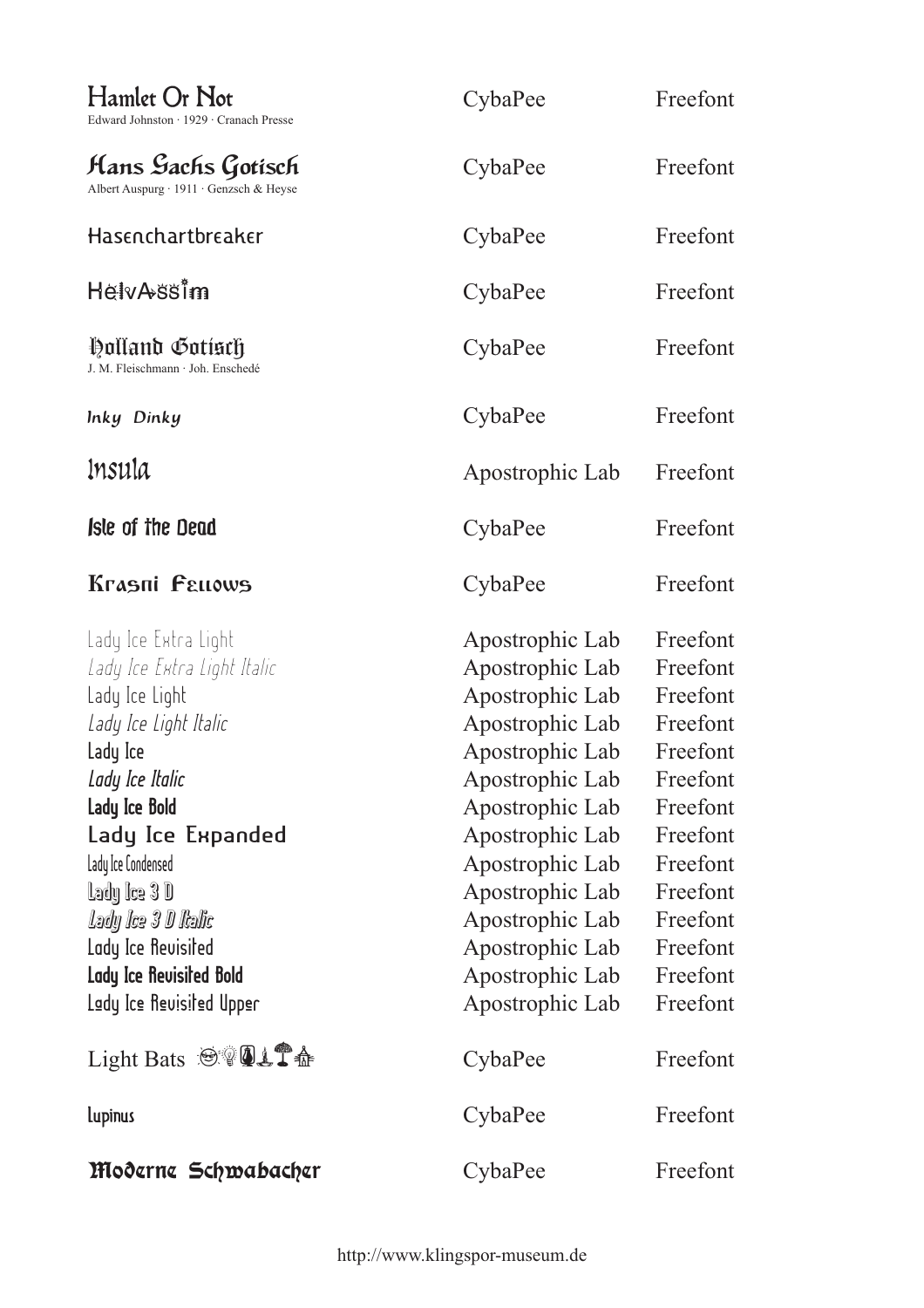|      | CybaPee                                             | Freefont                                                             |
|------|-----------------------------------------------------|----------------------------------------------------------------------|
|      | CybaPee                                             | Freefont                                                             |
|      | CybaPee                                             | Freefont                                                             |
|      | CybaPee                                             | Freefont                                                             |
| 1999 | CybaPee                                             | Freefont                                                             |
| 1999 | CybaPee                                             | Freefont                                                             |
| 1999 | CybaPee                                             | Freefont                                                             |
|      | CybaPee                                             | Freefont                                                             |
|      | CybaPee                                             | Freefont                                                             |
| 2000 | CybaPee                                             | Freefont                                                             |
| 1999 | CybaPee                                             | Freefont                                                             |
|      | CybaPee                                             | Freefont                                                             |
|      | CybaPee                                             | Freefont                                                             |
| 2000 | CybaPee                                             | Freefont                                                             |
|      | CybaPee<br>CybaPee<br>CybaPee<br>CybaPee            | Freefont<br>Freefont<br>Freefont<br>Freefont                         |
|      | CybaPee<br>CybaPee<br>CybaPee<br>CybaPee<br>CybaPee | Freefont<br>Freefont<br>Freefont<br>Freefont<br>Freefont<br>Freefont |
|      |                                                     | CybaPee                                                              |